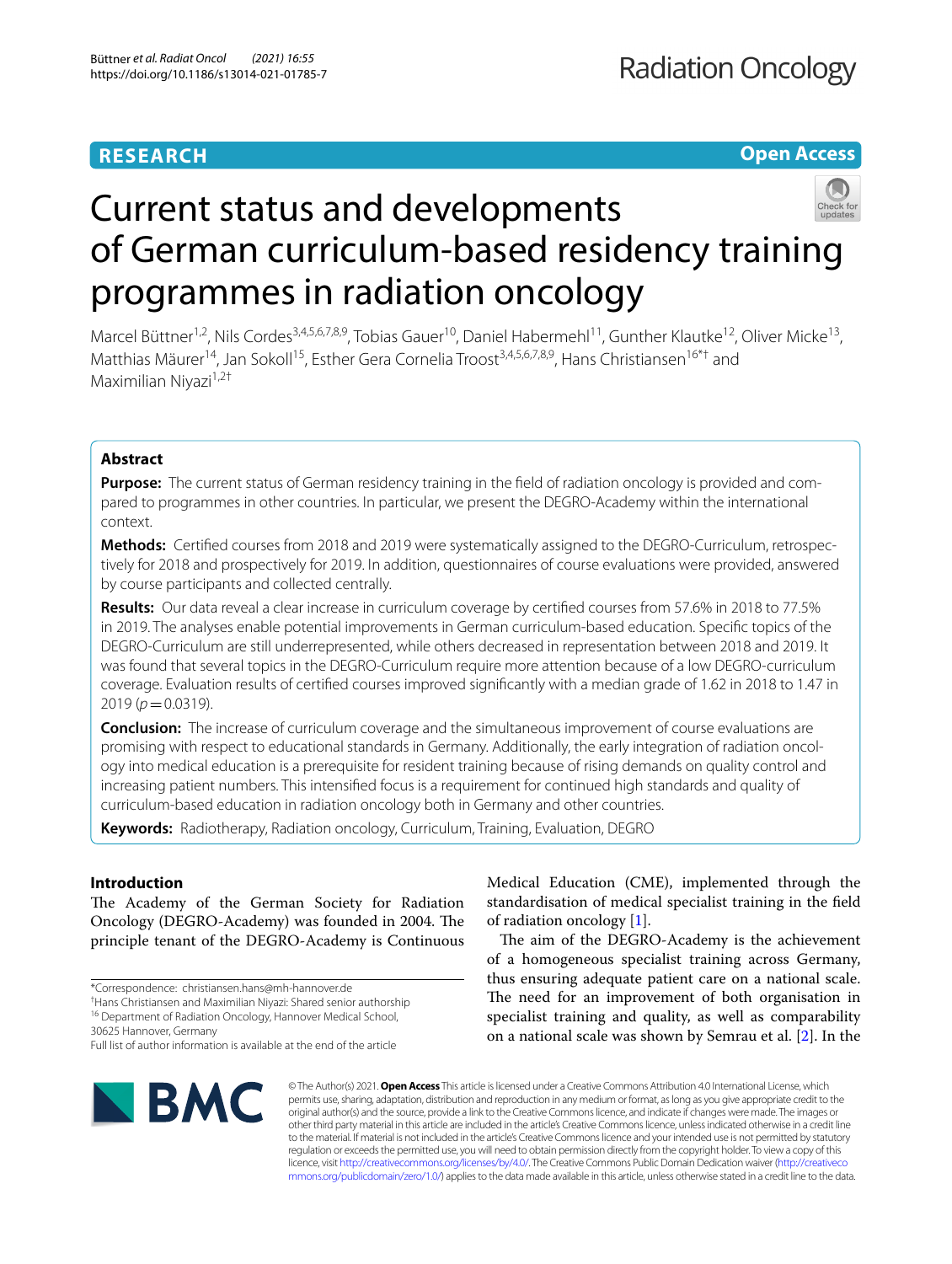subject area of ionizing radiation their training courses have already benefitted from such standardisation [\[3](#page-5-2)].

The DEGRO-Academy certifies educational courses that fulfil the high organisational and qualitative requirements of the society. Additionally, the DEGRO-Academy introduced the curriculum required to become a resident in radiation oncology (DEGRO-Curriculum). This curriculum was designed and approved by a board of German radiation oncology experts [[4](#page-5-3)].

Prior to the introduction of a national curriculum by the DEGRO-Academy, residents in radiation oncology were only subject to the specialty training regulations of the respective state chamber of physicians ("Landesärztekammer") (i.e. Baden-Württemberg [\[5](#page-6-0)] and Bavaria [\[6](#page-6-1)]) which are now supplemented by the DEGRO-Curriculum.

A national interdisciplinary survey by the German Medical Association ("Bundesärztekammer") proved that radiation oncologists are satisfied with their respective training programmes in radiation oncology between 2009 and 2011  $[7, 8]$  $[7, 8]$  $[7, 8]$  $[7, 8]$ . However, in a recent study conducted by the "young DEGRO" (yDEGRO) in 2018 64% reported that their residency would benefit from a standardised curriculum ( $n = 96$ , median age of participants 31 years) [\[9\]](#page-6-4). The working group yDEGRO, which is comprised of young members of the DEGRO, is not only involved in education, but also independent in research, for instance in the field of lung cancer [[10](#page-6-5)].

A second study reported that 47.2% of supervising physicians in the training of radiation oncology residents reported large difficulties in finding candidates  $[11]$  $[11]$  $[11]$ .

The DEGRO-Academy revised its curriculum while building on the results of the study by the yDEGRO. The curriculum complements the current fourth Edition of the "Core Curriculum for Radiation Oncology/ Radiotherapy" by the European Society for Radiotherapy and Oncology (ESTRO)  $[9, 12, 13]$  $[9, 12, 13]$  $[9, 12, 13]$  $[9, 12, 13]$  $[9, 12, 13]$ . The aim of the DEGRO-Curriculum is to give residents a comprehensive standardised education without replacing the respective, pre-existing state chamber of physicians guidelines (i.e. Baden-Württemberg [\[5](#page-6-0)] and Bavaria [[6](#page-6-1)]). Furthermore, in a previous study conducted by Röper et al. [[14\]](#page-6-9), certifed refresher courses were analysed and a large interest of the participants in these certifed courses was observed. In order to increase quality control, a standardised and comprehensive evaluation of all certifed courses is required, thus ensuring a high educational benchmark.

The aim of this report is to determine the quantitative and qualitative development of certifed courses after an evaluation of two years from 2018 to 2019, both internally and via an international comparison.

## **Methods**

## **Curriculum**

The data was collected on the basis of the latest curriculum, Version 2018 [[4\]](#page-5-3) (see Additional fle [1:](#page-5-4) Curriculum of the DEGRO-Academy). In 2018, the assignment of course to curriculum was performed centrally by the DEGRO-Academy. In 2019 the assignment was performed by either the course director or the DEGRO-Academy. The curriculum data were analysed separately for each year.

## **Evaluation**

The survey was an individual evaluation by the organizers, conducted on site or by mail invitation between March 2018 and December 2019. Questionnaires were provided by the DEGRO-Academy and ensuring their completion was mandatory for all event organisers. After fnalisation of the questionnaires by the participants these were collected centrally. The questionnaire consisted of six items assessing didactic quality (teaching quality), personal growth of knowledge (knowledge improvement) relevance in the clinical setting (implication in everyday's practice), clarity of defned learning objectives (clarity of subject material) and a total evaluation (overall score) of the course (Fig. [1\)](#page-2-0). Additional questions pertained to the relevance of the course to current research and the professional backgrounds of the participants. Answers were rated on a nominal scale from 1 (best) to 4 (worst).

## **Statistics**

The raw data of assignment of course to curriculum and evaluation sheets were collected and stored in the online data base ForMES (Version 2.210, ForMES Service GmbH, Fehmarn, Schleswig-Holstein, Germany). For further analysis we used GraphPad Prism (Version 8, GraphPad Software, San Diego, CA, USA) and Microsoft Excel (Mac Version 16.40, Microsoft, Redmond, WA, USA). Unless otherwise indicated, percentages were rounded off to the nearest integer.

## **Results**

## **Curriculum**

In 2018, certifed courses achieved an overall coverage of 57.6% of the curriculum topics and subtopics. The course to curriculum assignment was based on a total of 50 courses. By comparison, the coverage rate in 2019 was 77.5% for a total of 54 assigned courses (Fig. [2\)](#page-3-0). Thus, a higher percentage of DEGRO-Curriculum topics and subtopics in DEGRO-Academy certifed courses were ofered to residents in 2019 than in the previous year.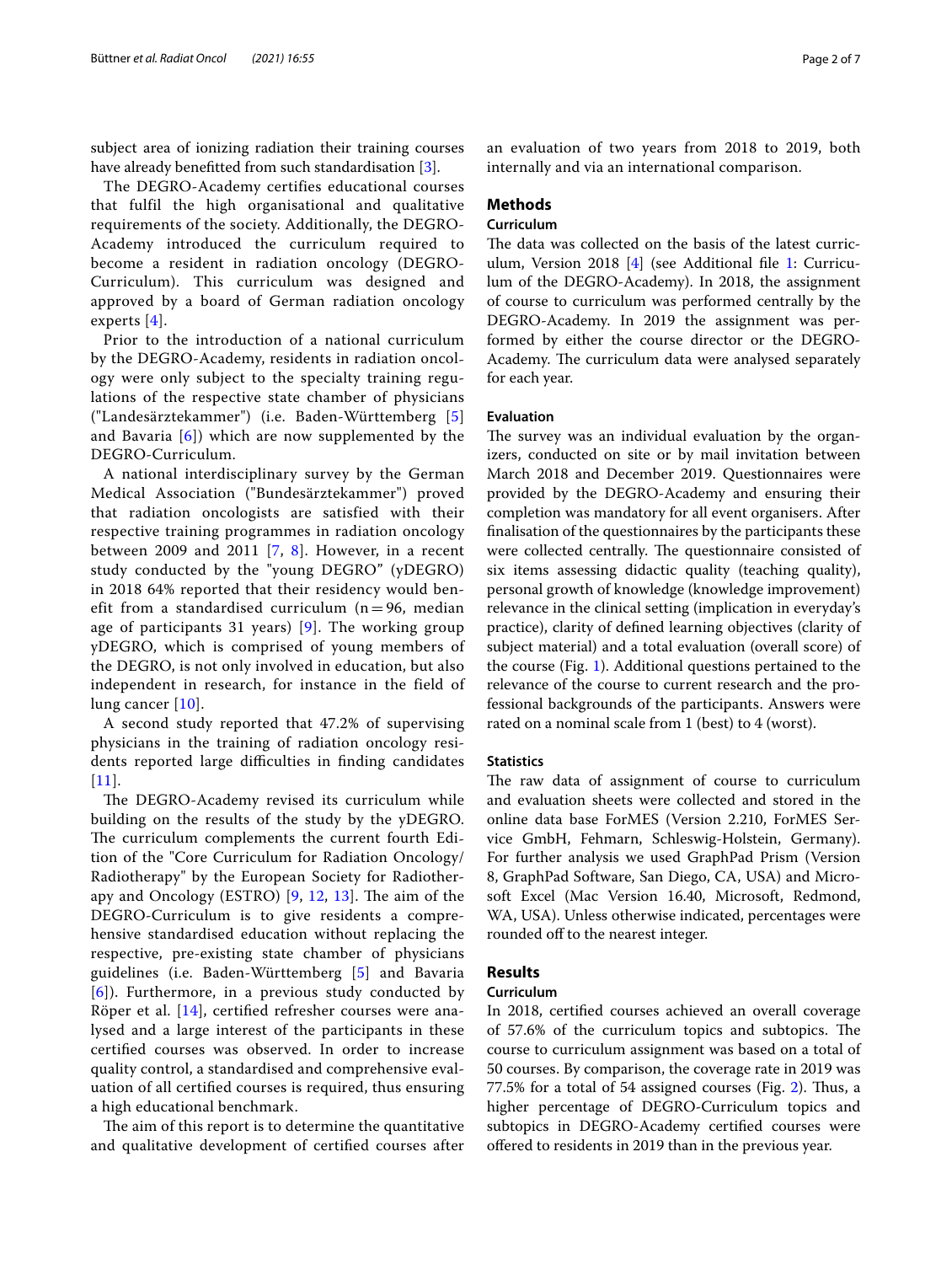|                                              | Quality evaluation of the event |                   |
|----------------------------------------------|---------------------------------|-------------------|
| <b>Questions</b>                             |                                 | <b>Evaluation</b> |
|                                              |                                 |                   |
| The learning objectives were clearly defined | excellent                       |                   |
|                                              | good                            |                   |
|                                              | satisfactory                    |                   |
|                                              | sufficient                      |                   |
| Lecture/presentation/didactics               | excellent                       |                   |
|                                              | good                            |                   |
|                                              | satisfactory                    |                   |
|                                              | sufficient                      |                   |
| Questions/interaction/discussion             | excellent                       |                   |
|                                              | good                            |                   |
|                                              | satisfactory                    |                   |
|                                              | sufficient                      |                   |
| Personal learning success                    | excellent                       |                   |
|                                              | good                            |                   |
|                                              | satisfactory                    |                   |
|                                              | sufficient                      |                   |
| Relevance for daily work                     | excellent                       |                   |
|                                              | good                            |                   |
|                                              | satisfactory                    |                   |
|                                              | sufficient                      |                   |
| <b>Total evaluation</b>                      | excellent                       |                   |
|                                              | good                            |                   |
|                                              | satisfactory<br>sufficient      |                   |

<span id="page-2-0"></span>A further evaluation was initiated to fnd out which topics in the DEGRO-Curriculum were particularly overor underrepresented (Table [1\)](#page-3-1). Aside from an increase in the total representation from 2018 to 2019, all the subtopics of the topics "01. Radiobiology", "02. Physics and radiation protection" and "06. Radiotherapy of benign diseases" were represented in certifed courses.

Furthermore, there was a strong increase in the number of covered palliative medicine subtopics (36.7% in 2018 to 76.7% in 2019). Particularly, certifed courses in 2019 included more subtopics of "03. Radiation techniques", "04. Classifcation of acute and late reactions, supportive therapy", "07. Malignant oncological organ-related tumor entities, incl. radiochemotherapy and targeted drugs", and "08. Imaging in radiation oncology" than in 2018. By comparison, the topic "10. Other" which encompasses the subtopics "10.2. Prevention" and "10.3. Epidemiology, statistics and study planning" [[4\]](#page-5-3), indicated no signifcant change in representation between 2018 (27.3%) and 2019 (36.4%). The coverage of the topic "09. BVDST-relevant subjects, billing/DRG" decreased from 80.0% in 2018 to 46.7% in 2019.

## **Evaluations**

In 2018 a total of 50 courses took place and 8 were evaluated with a total of 213 participants. 21 out of these 50 courses were refresher courses hosted by the DEGRO-Academy at the annual meeting of the German Society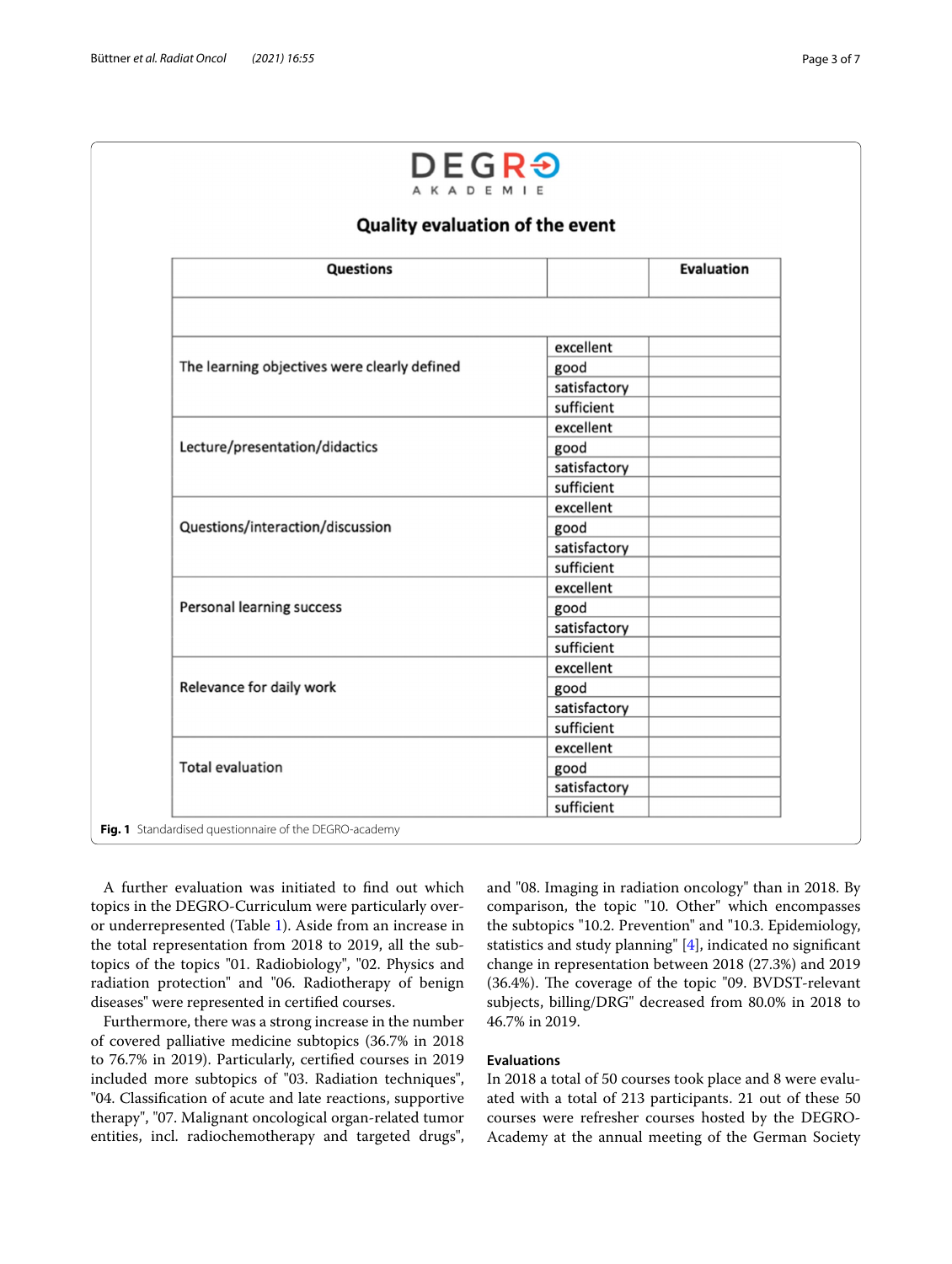

<span id="page-3-1"></span><span id="page-3-0"></span>**Table 1** Curriculum topics of the DEGRO-Academy with number of respective subtopics (with a maximum of 2 subclassifications) and number of represented subtopics from the DEGRO-Curriculum in certified courses in 2018 and 2019 (n = 50 for 2018; n = 54 for 2019)

| Topics from the DEGRO-curriculum                                                                        | Number of<br>subtopics | Number of represented subtopics in certified courses and<br>percentage of respective topic |      |                |       |
|---------------------------------------------------------------------------------------------------------|------------------------|--------------------------------------------------------------------------------------------|------|----------------|-------|
|                                                                                                         |                        | 2018 Number                                                                                | $\%$ | 2019 Number    | %     |
| 01. Radiobiology                                                                                        | 14                     | 13                                                                                         | 92.9 | 14             | 100.0 |
| 02. Physics and radiation protection                                                                    | 31                     | 21                                                                                         | 67.7 | 31             | 100.0 |
| 03. Radiation techniques                                                                                | 23                     | 17                                                                                         | 73.9 | 19             | 82.6  |
| 04. Classification of acute and late reactions, supportive therapy                                      | 22                     | 11                                                                                         | 50.0 | 17             | 77.3  |
| 05. Palliative radiation oncology                                                                       | 30                     | 11                                                                                         | 36.7 | 23             | 76.7  |
| 06. Radiotherapy of benign diseases                                                                     | 19                     | 14                                                                                         | 73.7 | 19             | 100.0 |
| 07. Malignant oncological organ-related tumor entities, incl. radio-<br>chemotherapy and targeted drugs | 74                     | 35                                                                                         | 47.3 | 56             | 75.7  |
| 08. Imaging in radiation oncology                                                                       | 22                     | 10                                                                                         | 45.5 | 17             | 77.3  |
| 09. BVDST-relevant subjects, billing/DRG                                                                | 30                     | 24                                                                                         | 80.0 | 14             | 46.7  |
| 10. Other                                                                                               | 11                     | 3                                                                                          | 27.3 | $\overline{4}$ | 36.4  |
| Total                                                                                                   | 276                    | 159                                                                                        | 57.6 | 214            | 77.5  |

for Radiation Oncology. In 2019, a total of 54 courses including 23 refresher courses took place, 52 of them were evaluated and one was excluded from this study, due to unstandardized items in the questionnaire. The total number of participants was 1,565. The exclusion was made on the basis of deviations in the questionnaire and a resulting lack of comparability to the remaining 51 courses. The score of each course was acquired by averaging the item "Total evaluation" from the participants of the respective course.

In 2018, the median score evaluated by 213 provided questionnaires from 8 courses was 1.62. In 2019 the evaluations of 1,565 questionnaires obtained a median scoring of 1.47 (Fig. [3](#page-4-0)). In both 2018 and 2019 none of the courses was scored with "sufficient". In summary, the scoring of the courses signifcantly improved between 2018 and 2019.

## **Discussion**

As the global demands for improved patient care and medical infrastructure in the feld of radiation oncology increase, the quality and intensity of its specialists education must adapt to increasing requirements [\[15](#page-6-10), [16\]](#page-6-11). At the same time the adaptation of educational courses to increasing knowledge is needed but presents a challenge  $[17–20]$  $[17–20]$  $[17–20]$ . Three out of ten topics ("01.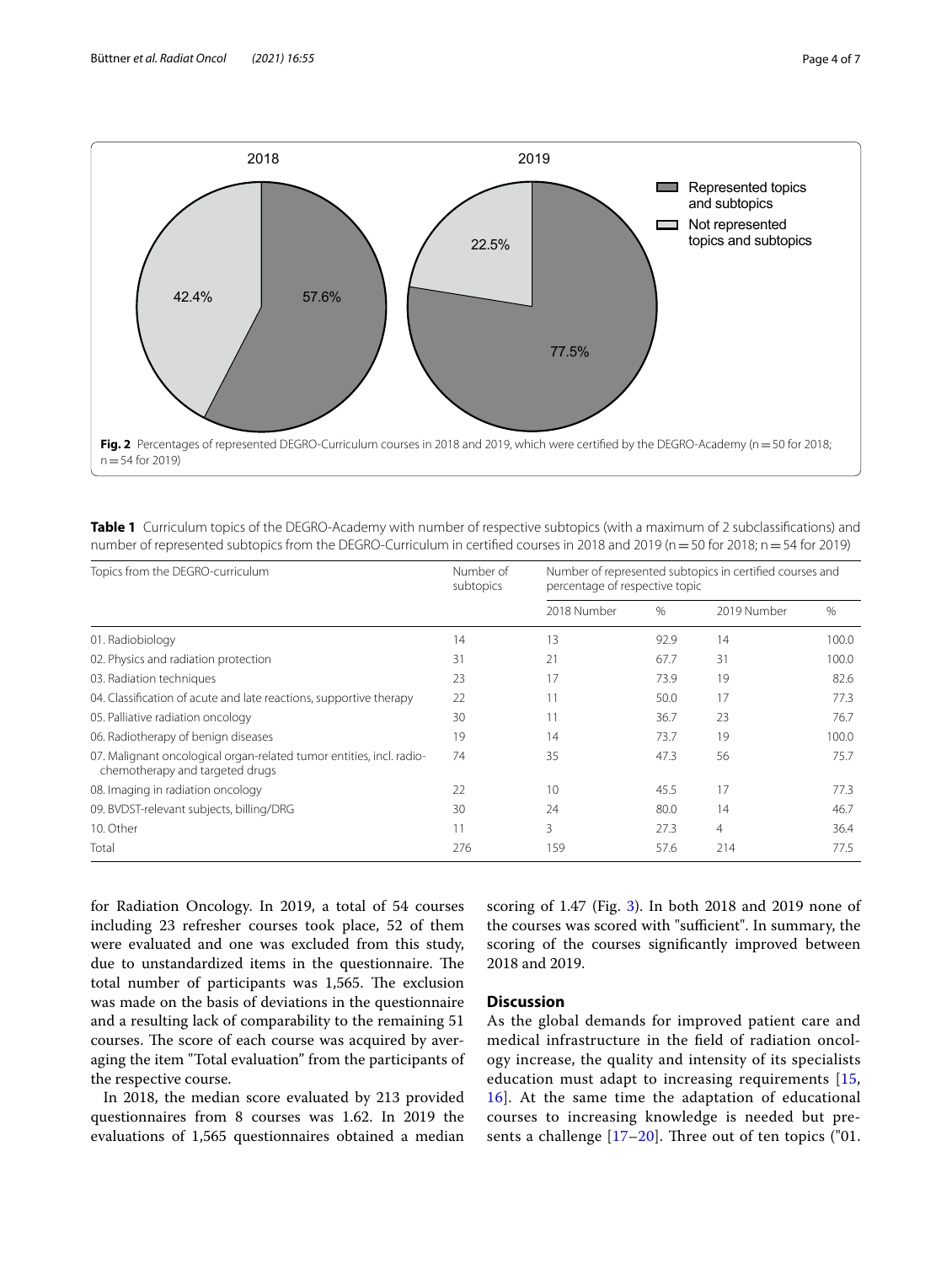<span id="page-4-0"></span>Radiobiology", "02. Physics and radiation protection" and "06. Radiotherapy of benign diseases") listed in the DEGRO-Curriculum are already completely covered by certifed courses, amongst them the topic "02. Physics and radiation protection". In comparison to a diferent online survey addressed to specialists in training by Dietzel et al. [[9](#page-6-4)], the item "Evaluation of knowledge levels regarding basic topics" rated "02. Physics and radiation protection" to be the worst scored, with more than 60% of the participants rating it with "mediocre" or "bad". The revision of course content and availability indicate a noticeable improvement in the area of residency training programmes and promises a better education for specialists. Furthermore, all subtopics of "01. Radiobiology" were represented in certifed courses in 2019. A study in the US conducted by the American Society for Radiation Oncology (ASTRO) demonstrated

in 2019 that, because of the importance of this area and the need for new graduate programmes focusing on radiobiology relating to radiation oncology, improved and advanced courses have to be developed [[21](#page-6-14)]. Education in the feld of palliative care is regarded as

an important part of residency training programmes of radiation oncologists, since palliative medicine has a large impact on the daily working routine of physicians, as confrmed by Fels et al. [[22\]](#page-6-15) in 2019 analysing 205 eligible questionnaires. This was reflected by a substantial increase of certifed courses covering this feld between 2018 and 2019.

In addition, the coverage of "03. Radiation techniques" increased from 2018 to 2019. This topic encompasses modern techniques, such as stereotactic procedures and volumetric modulated radiotherapy (IMRT/VMAT), which have signifcantly increased [[23](#page-6-16)[–25](#page-6-17)]. A further component of this curriculum-topic is interventional radiotherapy, which has also become more accessible due to technical advancements, with an increasing number of brachytherapy treatments being recorded since  $2004$  [ $26$ ,  $27$ ]. The need for an improvement of education in practical brachytherapy has also been reported in Italy, as shown in a recent study by Tagliaferri et al. [[28\]](#page-6-20) in 2019.

Other topics from the DEGRO-Curriculum such as "09. BVDST-relevant subjects, billing/DRG" and subtopics of "10. Other" require more certifed courses in order to assure a broad education. Components of clinical research such as the subtopics "10.3. Epidemiology, statistics and study planning" and "10.5. Basics of evidencebased medicine" constitute part of this underrepresented area. An online survey by Krug et al. [[29\]](#page-6-21) of the yDEGRO showed that 70% of participants (260 survey respondents, 69% of them were medical doctors and the total median age was 33 years) had a particular interest in clinical versus preclinical/experimental (33%) and physical/technical (36%) research.

A European study by the ESTRO in 2020 concludes an urgent need for more support of innovative research by the national societies (58 national societies from 31 countries participated in this study)  $[30]$ . The need for more support was also documented by previous results from the Royal College of Radiology in 2012, where only 62% of the participants expressed their satisfaction with the degree of research education they gained during specialist training  $[31]$  $[31]$ . In Italy, this dissatisfaction was even more apparent after an evaluation with 197 participants (young radiation oncologists under the age of 40) conducted by Franco et al. in 2013. The authors report that most participants with high interest in clinical research (excellent/good: 70.6%) were unable to gain experience in this area (moderate/poor: 68%) [[32\]](#page-6-24). A study by the Association of Residents in Radiation Oncology (ARRO) involving 135 radiation oncologists revealed that more than 50% of post-graduate year-5 radiation oncology residents had less than 6 months of research experience during their specialist training  $[33]$  $[33]$  $[33]$ . This international comparison underlines an urgent need to renew and improve several courses, particularly in of the subtopics "10.3. Epidemiology and statistics, study planning" and "10.5. Basics of evidence-based medicine" of "10. Other" (Table [1\)](#page-3-1).

It may be deduced from the improvement of evaluation results from 2018 to 2019 that course participants do recognise and appreciate the course material and a higher quality of specialist training. Internationally, the importance of these certifed courses and the associated CME is also recognised [[30\]](#page-6-22).

Another international comparison discussed large difculties in the implementation of the ESTRO Core

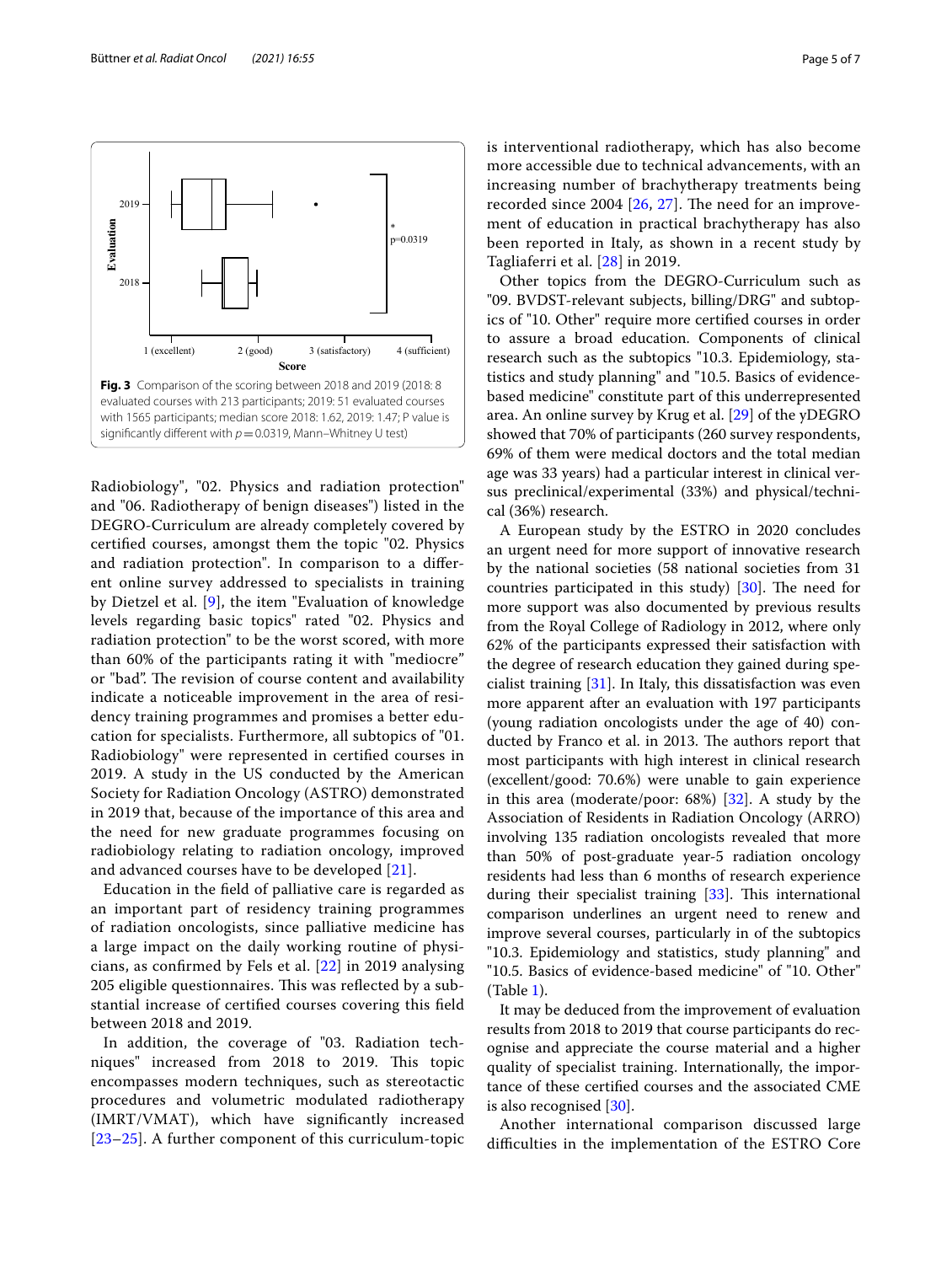Curriculum on a nationwide scale. This year, a European study by Giuliani et al. [[34\]](#page-6-26) included 26 national societies from 26 diferent countries, reported complaints that governmental support is lacking in the implementation of the ESTRO Core Curriculum. Additionally, 44% of the participants were missing qualifed staf members with professional teaching skills on the ESTRO Core Curriculum. In Germany, a similar observation was made in a study by Semrau et al. [[2\]](#page-5-1). The authors came to the overall conclusion that out of 96 participants (members of the DEGRO and afliated professionals), 60% suggested that there should be a stricter adherence to the training guidelines as laid out by the DEGRO-Curriculum, and 55% of the participants answered that more involvement by the DEGRO would prove benefcial.

Currently, radiation oncology plays an integral, but underrepresented role in the clinical education of medical students in Germany [[35\]](#page-6-27). A study in the US suggests a further approach with a standardised curriculum for 4-week clerkships by medical students in the field of radiation oncology  $[36]$  $[36]$ . Another study by the ESTRO reported that the most important item in the education of radiation oncology is practical training (77% of participants) [[37](#page-6-29)].

These findings indicate, that high quality education in the feld of radiation oncology is extremely important to implement at an earlier stage of training in order to keep German radiation oncologists internationally competitive. The optimization of patient treatment requires the continued adjustment of the German healthcare system and the education of its specialists to increasingly high standards.

#### **Abbreviations**

DEGRO-Academy: Academy of the German Society for Radiation Oncology; CME: Continuous Medical Education; DEGRO-Curriculum: The curriculum introduced by the Academy of the German Society for Radiation Oncology; yDEGRO: Young DEGRO; ESTRO: European Society for Radiotherapy and Oncology; ASTRO: American Society for Radiation Oncology; IMRT: Intensitymodulated radiotherapy; VMAT: Volumetric modulated radiotherapy; ARRO: Association of Residents in Radiation Oncology.

## **Supplementary Information**

The online version contains supplementary material available at [https://doi.](https://doi.org/10.1186/s13014-021-01785-7) [org/10.1186/s13014-021-01785-7](https://doi.org/10.1186/s13014-021-01785-7).

<span id="page-5-4"></span>**Additional fle 1:** Curriculum of the DEGRO-Academy, Version 2018.

#### **Acknowledgements**

None.

#### **Authors' contributions**

MB: conception, manuscript draft, increased intellectual content, literature research. NC conception, increased intellectual content, revision. TG conception, increased intellectual content, revision. DH conception, increased

intellectual content, revision. GK conception, increased intellectual content, revision. OM conception, increased intellectual content, revision. MM conception, increased intellectual content, revision. JS conception, increased intellectual content, revision. ET conception, literature review, increased intellectual content, revision. HC conception, literature review, increased intellectual content, revision. MN conception, manuscript draft, literature review, increased intellectual content, revision. All authors read and approved the fnal manuscript.

#### **Funding**

Open Access funding enabled and organized by Projekt DEAL.

#### **Availability of supporting data**

Not applicable.

#### **Declarations**

**Ethics approval and consent to participate** Not applicable.

#### **Consent for publication**

Not applicable.

#### **Competing interests**

The authors declare that there are no conficts of interest.

#### **Author details**

<sup>1</sup> Department of Radiation Oncology, University Hospital, LMU Munich, Marchioninistraße 15, 81377 Munich, Germany.<sup>2</sup> German Cancer Consortium (DKTK), Partner Site Munich, Munich, Germany.<sup>3</sup> Department of Radiotherapy and Radiation Oncology, Faculty of Medicine and University Hospital Carl Gustav Carus, Technische Universität Dresden, Dresden, Germany. <sup>4</sup> OncoRay-National Center for Radiation Research in Oncology, Faculty of Medicine and University Hospital Carl Gustav Carus, Technische Universität Dresden, Helmholtz-Zentrum Dresden-Rossendorf, Dresden, Germany. <sup>5</sup> National Center for Tumor Diseases (NCT), Partner Site Dresden, Dresden, Germany. <sup>6</sup> German Cancer Research Center (DKFZ), Heidelberg, Germany.<br><sup>7</sup> Faculty of Medicine and University Hospital Carl Gustav Carus, Technische Universität Dresden, Dresden, Germany. <sup>8</sup> Helmholtz Association/Helmholtz-Zentrum Dresden - Rossendorf (HZDR), Dresden, Germany. <sup>9</sup> Helmholtz-Zentrum Dresden-Rossendorf, Institute of Radiooncology - OncoRay, Dresden, Germany. 10 Department of Radiotherapy and Radio-Oncology, University Medical Center Hamburg-Eppendorf, Hamburg, Germany. 11 Radprax MVZ, Leimbacher Str. 51a, 42281 Wuppertal, Germany. 12 Clinic for Radiation Oncology, Chemnitz Medical Center, Chemnitz, Germany. 13 Department of Radiotherapy and Radiation Oncology, Franziskus Hospital Bielefeld, Kiskerstrasse 26, 33615 Bielefeld, Germany. <sup>14</sup> Department of Radiation Oncology, University Medical Center Jena, Jena, Germany. 15 PRO RadioOncology GmbH, Poststraße 10-12, 27404 Zeven, Germany. 16 Department of Radiation Oncology, Hannover Medical School, 30625 Hannover, Germany.

## Received: 18 January 2021 Accepted: 10 March 2021 Published online: 20 March 2021

#### **References**

- <span id="page-5-0"></span>1. German Society of Radiation oncology (2004) DEGRO-Akademie. [https://](https://www.degro.org/akademie/) [www.degro.org/akademie/.](https://www.degro.org/akademie/) Accessed 24 Aug 2020
- <span id="page-5-1"></span>2. Semrau R, Hansemann K, Adam M, Andratschke N, Brunner T, Heinzelmann F, et al. Quality of training in radiation oncology in Germany. Results of a 2006 survey. Strahlenther Onkol. 2008;184(5):239–44. [https://](https://doi.org/10.1007/s00066-008-1821-7) [doi.org/10.1007/s00066-008-1821-7](https://doi.org/10.1007/s00066-008-1821-7).
- <span id="page-5-2"></span>3. Loose R, Wucherer M. Certifcation guidelines and qualifcation courses. Radiologe. 2017;57(7):529–33. [https://doi.org/10.1007/](https://doi.org/10.1007/s00117-017-0249-4) [s00117-017-0249-4.](https://doi.org/10.1007/s00117-017-0249-4)
- <span id="page-5-3"></span>4. German Society of Radiation oncology (2018) Curriculum zur Weiterbildung zum "Facharzt für Strahlentherapie". [https://www.degro.org/akade](https://www.degro.org/akademie/curriculum/) [mie/curriculum/.](https://www.degro.org/akademie/curriculum/) Accessed 24 Aug 2020